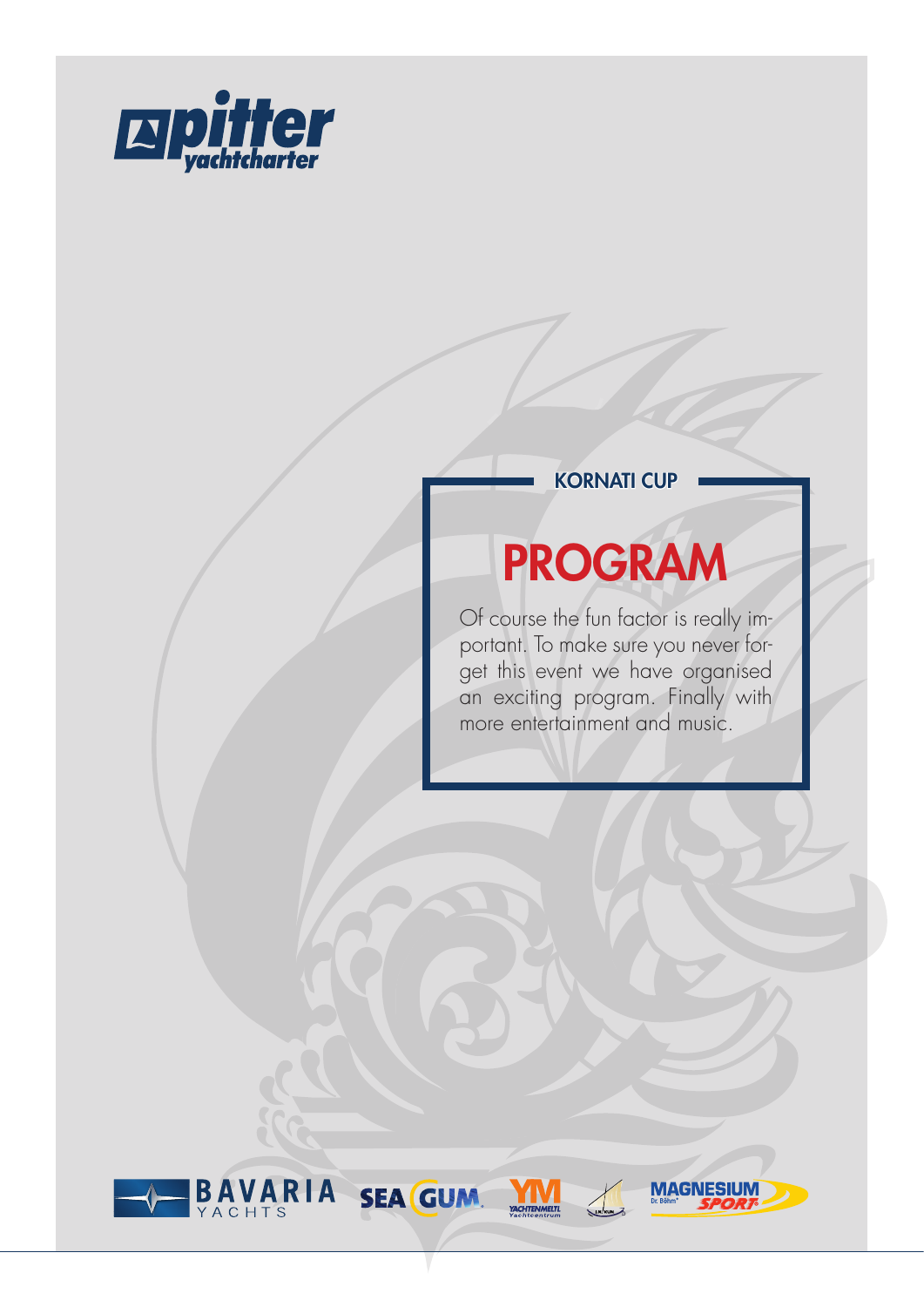## PROGRAM

### SATURDAY, April 30th

| $l$ p.m. to 6 p.m.     | Registration Biograd and Murter                                                                                                                |
|------------------------|------------------------------------------------------------------------------------------------------------------------------------------------|
| <b>SUNDAY, May 1st</b> |                                                                                                                                                |
| $1 p.m.$ to $4 p.m.$   | <b>Registration Murter</b><br>Crew pictures on the stage in Murter                                                                             |
| from $3$ p.m.          | Starters, bread and wine on the pier                                                                                                           |
| from 4:30 p.m.         | Main course serving from the grill and pans<br>directly on the pier and a cozy get together<br>on the yachts, draft beer and other cold drinks |
| 6 p.m. to 6:45 p.m.    | Live music<br>Band: Elena Stella & Ante Jeli <b>čić</b> Trio                                                                                   |
| 7 p.m.                 | Opening with livestream on the stage                                                                                                           |
| from $8$ p.m.          | Live music and drinks on the pier<br>Band: Elena Stella & Ante Jeličić Trio                                                                    |

### MONDAY, May 2nd 1st REGATTA DAY / MURTER - ACI MARINA ŽUT

| 7 a.m. to 10 a.m. | Breakfast serving from the buffet at the<br>covered terrace of the marina restaurant |
|-------------------|--------------------------------------------------------------------------------------|
| $8:30$ a.m.       | Skipper briefing at the stage                                                        |
| $10:30$ a.m.      | Planned start of the 1st race                                                        |

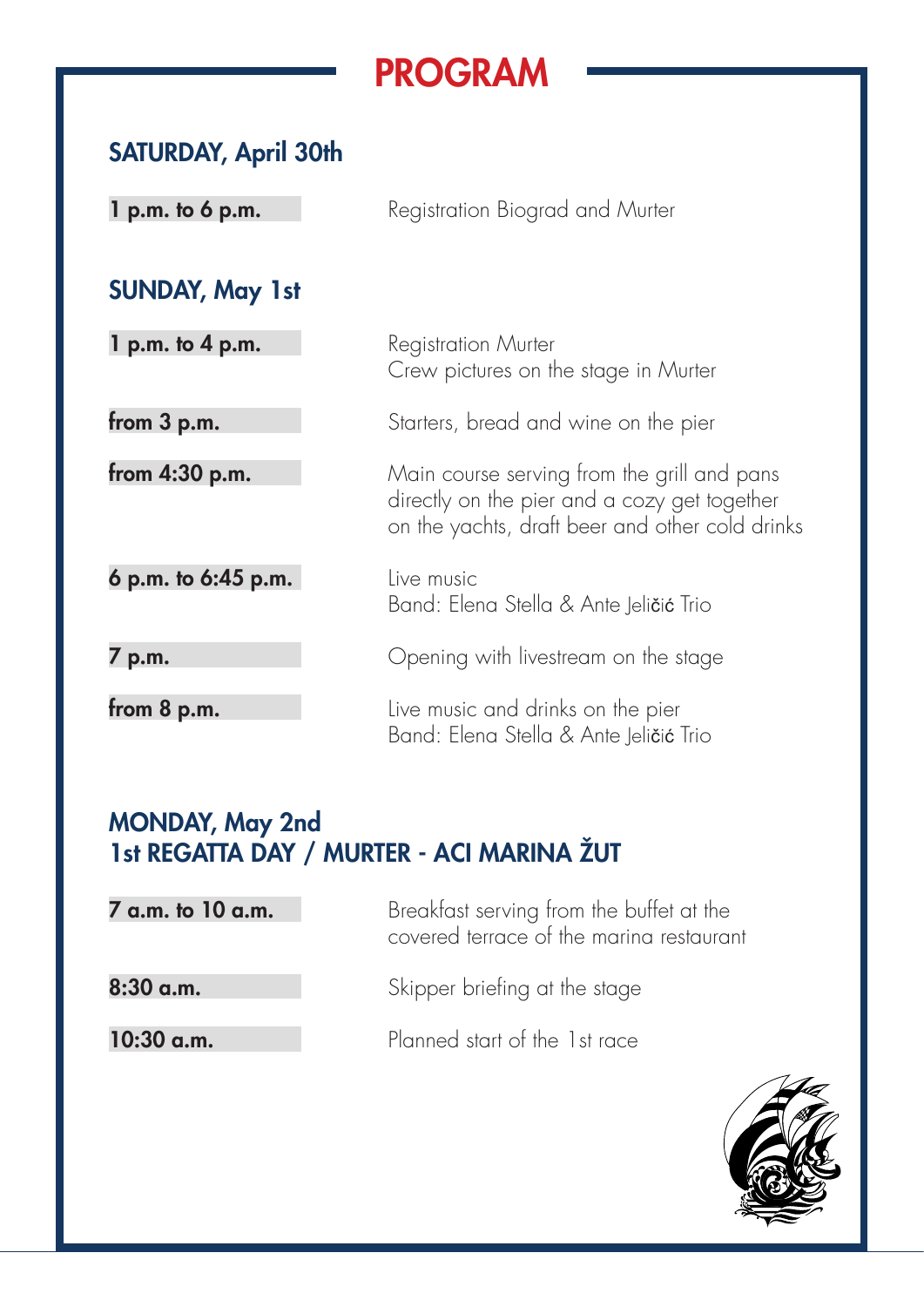## PROGRAM

### ARRIVAL ACI MARINA ŽUT

| from $5$ p.m. | Catering on the pier<br>Draft beer and other cold drinks |
|---------------|----------------------------------------------------------|
| 7:30 p.m.     | SAP Sailing Analytics live<br>afterwards: Kornati Cup TV |
| from 9 p.m.   | Regatta party with DJ Luka Milin                         |

#### TUESDAY, May 3rd 2nd REGATTA DAY / ACI MARINA ŽUT - BIOGRAD

| 8:30 a.m.         | Skipper briefing                                         |
|-------------------|----------------------------------------------------------|
| $10:30$ a.m.      | Planned start to Biograd                                 |
| from 6:30 p.m.    | Opening in the aqua center in Biograd                    |
| from 7 p.m.       | Buffet with starters                                     |
| from $7:30$ p.m.  | Main course buffet                                       |
| approx. 8 p.m.    | SAP Sailing Analytics live<br>afterwards: Kornati Cup TV |
| approx. 8:30 p.m. | Alka dinghi contest in the pool                          |
| 9:30 p.m.         | Live music and drinks<br>Band: Justin Johnson's          |